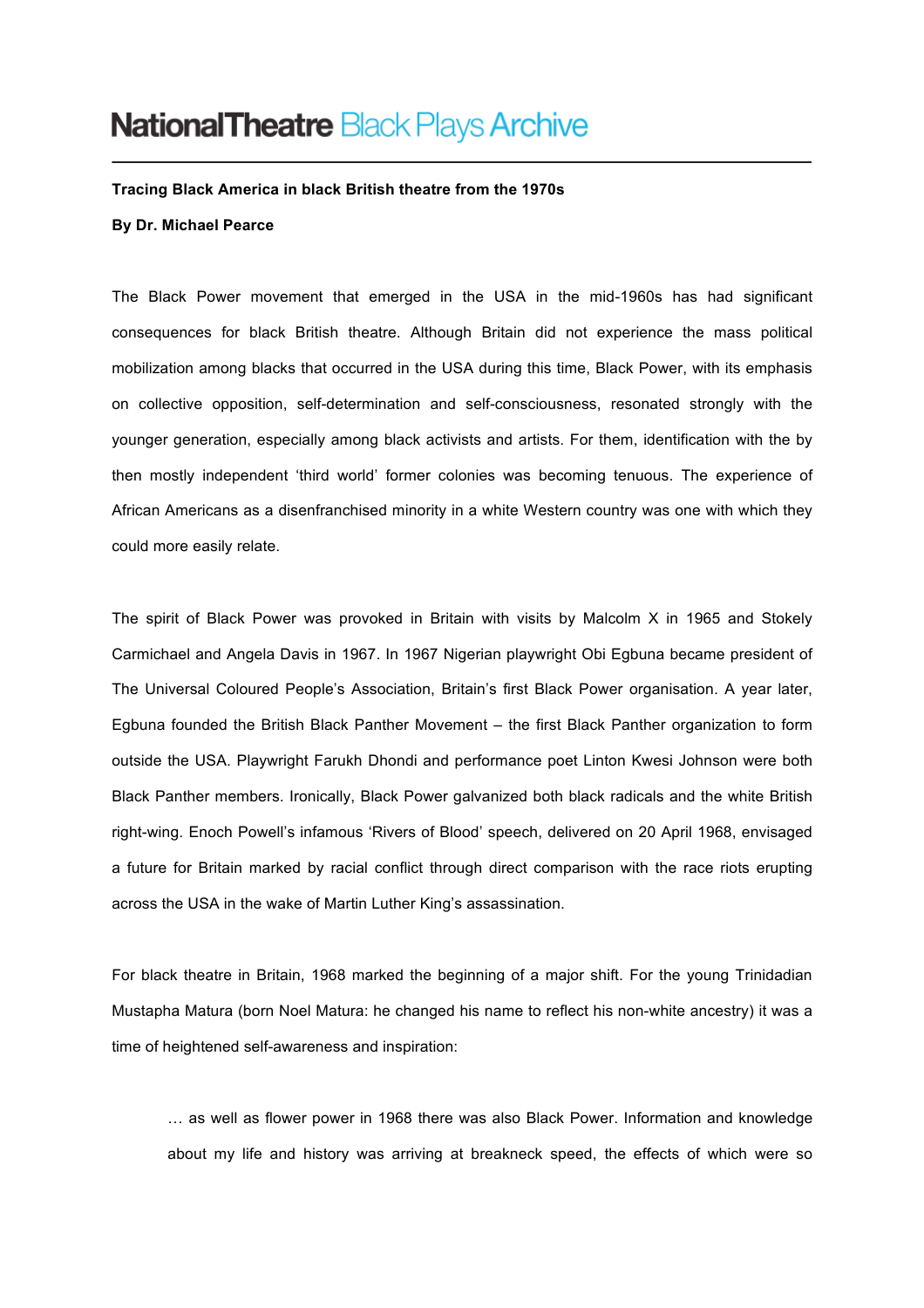dramatic and inspiring I felt an urge, a need to speak, to tell it like it is, to pass it on, to confirm (Matura, 1992: ix).

1968 was also the year that white British director Roland Rees, recently returned from living in the States, began to stage works in London by the radical playwrights of America's Black Arts Movement (BAM). The BAM, with Amiri Baraka (LeRoi Jones) and Ed Bullins at its vanguard, defined itself as 'the aesthetic and spiritual sister of the Black Power concept' (Neal, 1968: 29). For its members, inspired by the message of Black political and cultural nationalism expounded by activists like Malcolm X and the anti-colonial writings of Franz Fanon, the imperative to create a theatre about, by, for and near blacks advocated by W. E. B. Du Bois in 1926 became its driving force. Between 1968 and 1970, Rees directed seven British premieres of Ed Bullins' and Amiri Baraka's plays at American expatriate Ed Berman's Ambiance Theatre, including the world premiere of Bullins' *It Bees Day Way*  in 1970. In these plays Rees perceived a 'political acumen' that he found 'totally lacking' in British playwriting (Rees quoted in Coveney, 1973); however, it was something he was keen to nurture. When Berman decided to stage a 'Black and White Power Season' at the Institute of Contemporary Arts (ICA), Rees convinced him that the season should have a black British presence and in 1970, Mustapha Matura made his debut with a series of short vignettes entitled *Black Pieces.* Matura's plays are not only remarkable for depicting the black experience in Britain, they are also strikingly similar in theme, style and tone to the BAM plays that Rees had imported. The BAM plays, therefore, provided more than an impetus to find a black British voice; they also provided a model for its early utterances.

In their quest to create a Black aesthetic, the members of the BAM aligned their plays' messages with Black Power ideology, aiming them at ordinary people living on the 'front line'. In accordance, they rejected what they perceived to be a Western model of 'art for art's sake', embracing instead a theatre with a clear social function aimed first and foremost at black people. In the words of Larry Neal, a key member of the group: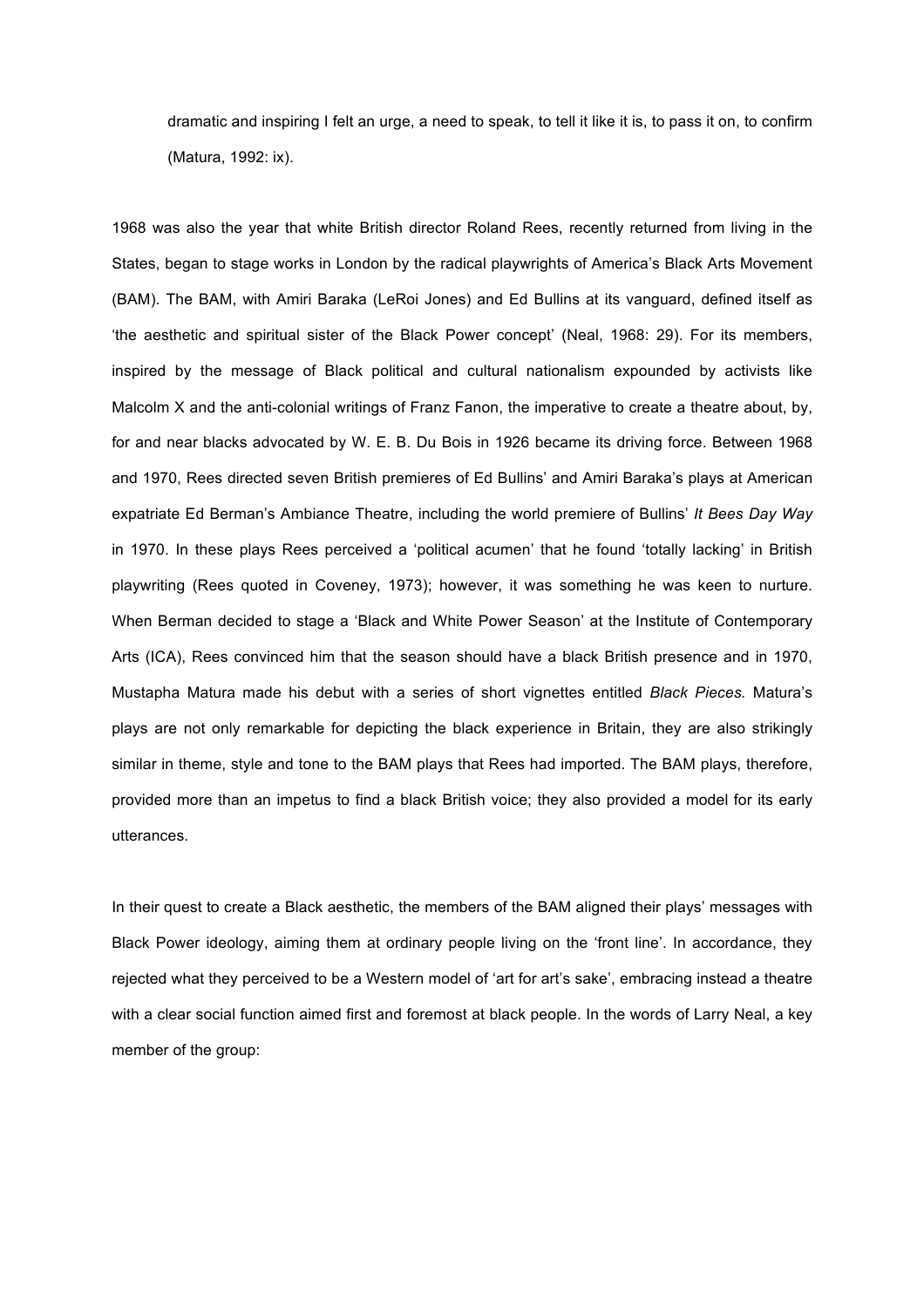The Black Arts Movement believes that your ethics and your aesthetics are one. That the contradictions between ethics and aesthetics in western society is [sic] symptomatic of a dying culture (Neal, 1968: 31).

In order for their art to mirror the political quest for autonomy and self-consciousness, the BAM advocated 'a radical reordering of the western cultural aesthetic' by developing a Black art with 'a separate symbolism, mythology, critique, and iconology' (Neal, 1968: 29). The search for this aesthetic led those involved with the BAM to draw upon African and African diasporic cultural forms as well as the contemporary black American urban experience and vernacular.

A number of black British plays exhibit the BAM's – and Black Power's – influence, evidenced in their thematic and stylistic approach. This is particularly apparent in plays written in the 1970s and 1980s, during which time increased social tensions in the UK ensured that the imperatives of community and self-empowerment remained pertinent. 'Revolutionary'-style plays which convey a message of solidarity and critique the white Establishment include Linton Kwesi Johnson's performed poem *Voices of the Living and the Dead* (1973) and Michael McMillan's *On Duty* (1983). Numerous plays feature (and critique) Black Power characters and stage a conflict between 'conscious' characters versus 'uncle Toms', such as Jimi Rand's *Say Hallelujah* (1977), Caryl Phillips' *Strange Fruit* (1980) and Michael Ellis' *Chameleon* (1985). Individuals battling against a white Western construction of identity are portrayed in dramas such as McMillan's *The School Leaver* (1978), Matura's *Welcome Home Jacko* (1979), Kwei-Armah's *Bitter Herb* (2001), Courttia Newland's *B is for Black* (2003) and Roy Williams' 1980s retrospective *Sucker Punch* (2010). Plays by women such as Jackie Kay's *Chiaroscuro* (1986), Winsome Pinnock's *Talking in Tongues* (1991) and Zindika's *Leonora's Dance* (1993) reveal the painful internalization of white conceptions of beauty and identity and feature protagonists who must discover, to echo a Black Power slogan, that 'Black is Beautiful'.

In line with the BAM playwrights who viewed Black art as an instructive tool to teach African Americans about their history and present predicament, a didactic tone emerges in a number of earlier black British plays. Contemporary dramatists who weave 'education' with 'entertainment' include Sol. B. Rivers and Kwame Kwei-Armah. Despite the BAM's rejection of Western forms, a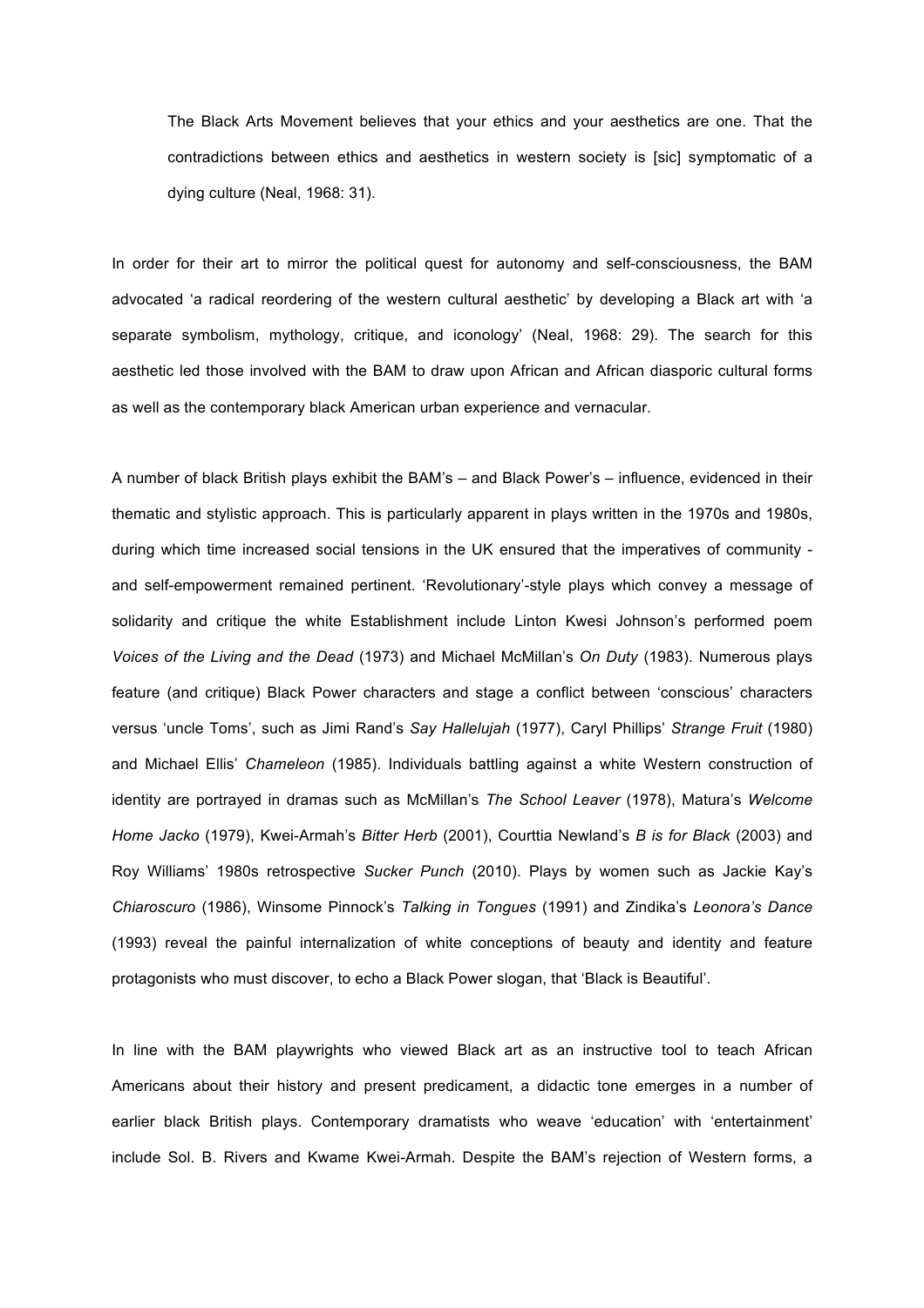realist style dominates black British drama, particularly in plays by men. Less linear works which echo the symbolism and revolutionary tone of some of Baraka's plays include Matura's *Black Slaves, White Chains* (1975) and McMillan's *Brother to Brother* (1998). The focus on the ghetto and street life which emerged strongly in Ed Bullins' 'theatre of experience' plays can also be seen in many current black British plays which depict black youth in urban settings with a focus on themes of crime and violence. (The persistent dramatization of the 'underclass' prompted Lindsay John's angry article in the *Evening Standard*, 'Black theatre is blighted by its ghetto mentality' in 2010). Dialogue written in black 'street' vernacular – a trademark of Roy Williams' plays but which originated among black British performance poets in the 1970s and 1980s – is also indebted to BAM artists like Ed Bullins and Sonia Sanchez who sought a dramatic language that reflected the realities of black urban life as well as the poetic artistry of African American music such as jazz and the blues.

Black Power's imperatives of self-determination and collective opposition also fuelled the creation of a number of black British organizations, for which Black nationalism provided an ideological foundation. The Dark and Light theatre company, established in 1969 by the Jamaican Frank Cousins, set its sights on becoming 'the first professional Multi-Racial theatre Company in Great Britain' (quoted in Chambers, 2011: 140). However, it soon found itself out of sync with the increasingly radical mood among black youth. When Cousins left Dark and Light in 1975, it was taken over by Norman Beaton (Guyana), Jamal Ali (Guyana) and Rufus Collins (USA). The company was also renamed Black Theatre of Brixton. The new title was significant. The term 'Black' was indicative of the, by then, widespread adoption of the American term as a marker of identity among non-whites in political solidarity against racial oppression, a fact reflected in the company's multi-ethnic leadership. The incorporation of 'Brixton', a multi-ethnic area of London with a large population of African and Caribbean descent, into the name highlighted the company's community-oriented approach aimed at the grass-roots level, or what African American activists called 'the front-line' (Chambers, 2001: 143). The 1970s and 1980s saw a proliferation of theatre companies and organizations whose names equally embraced and proclaimed an alternate Black cultural identity and political commitment. Black organizations included Keskidee and Drum and the theatre companies include Temba, Black Theatre Co-operative, Theatre of Black Women, Umoja, Roots Theatre, Unlock the Chains, Talawa and Black Mime Theatre to name a few. The frequent programming of African American plays by black British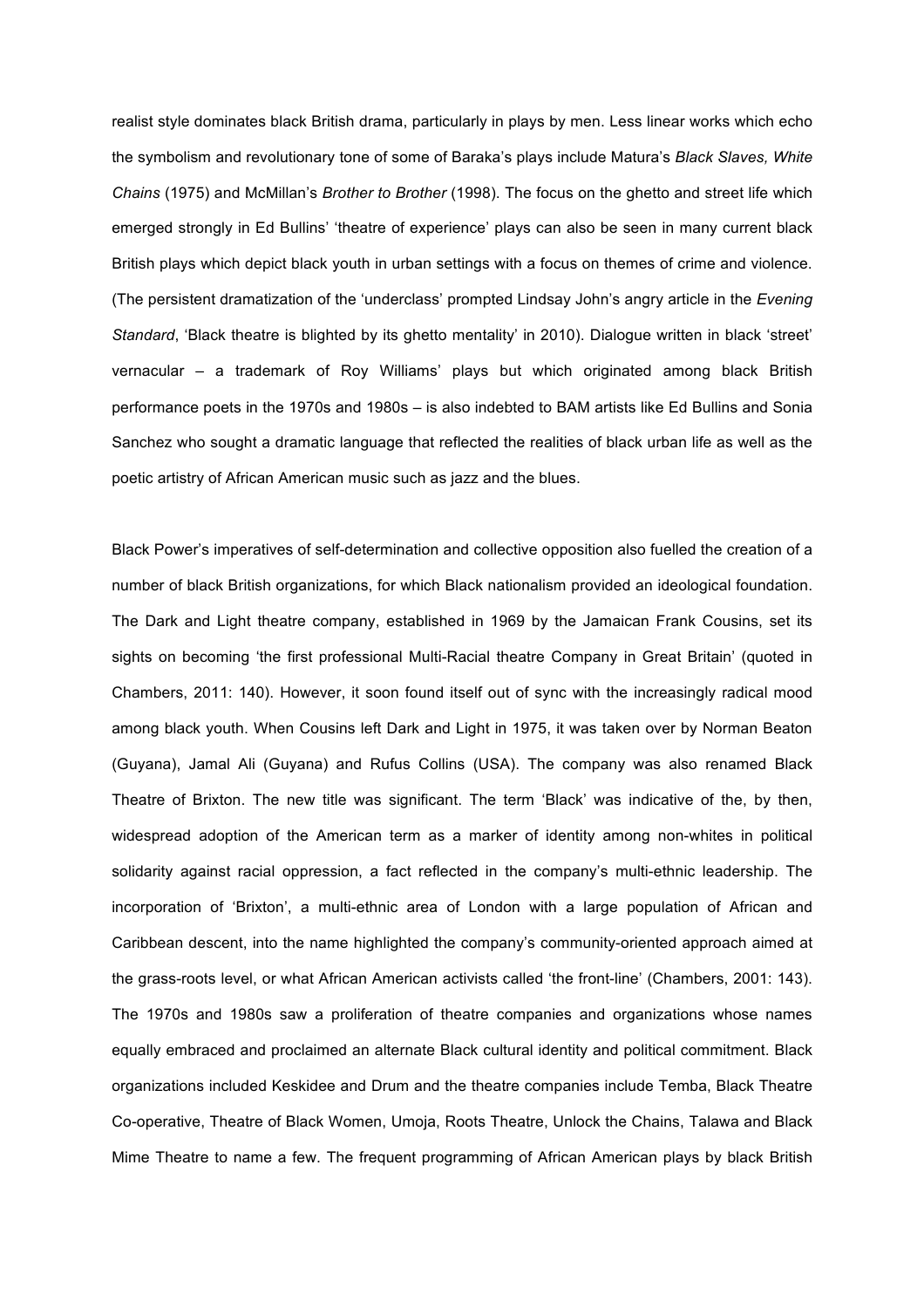theatre companies since the 1970s further attests to the importance attributed to the African American experience, and its capacity to illuminate the black British situation.

African American theatre practitioners who periodically settled in Britain also brought ideas and trends from the USA to the UK and played an important role in shaping black British theatre. Rufus Collins moved from New York to London in the 1970s where he worked as a director for Dark and Light and the Keskidee Centre. He brought with him his experience of working for the experimental Living Theatre as well as a Black Power political awareness fostered in Harlem during the 1960s. Collins directed a number of British premieres of African American plays, including a number of premieres by Edgar Nkosi White who also spent time in London. Although White was born in Montserrat, he grew up in Harlem and later moved to London where he lived from 1981 to 1987. His cosmopolitan life is reflected in his plays, which explore issues of cultural heritage, migration and exile and are set in, and sometimes between, the Caribbean, the USA and the UK. White's work is unmistakably influenced by 1960s African American politics and the BAM's drama traditions. The number of his plays that were produced in Britain, often as world premieres, make White an important initiator of diasporic themes and aesthetics, which emerged in black British drama in the 1980s and 1990s. Other African American theatre practitioners in Britain include playwright and cultural critic Bonnie Greer, actor/playwright/director Ray Shell and playwright Harold Finley. Through his theatre company Collective Artists, African American (via Nigeria) Chuck Mike has brought an African American Afrocentric presence to British theatre.

In terms of playwrights, aside from Jamaican Una Marson's (with Horace Vaz) *At What A Price*, staged in London in 1933 at the YWCA for one night followed by a three-day run at the Scala Theatre in 1934, the voice of black women on the British stage initially came from the USA. Lorraine Hansberry's *A Raisin in the Sun*, which premiered in Britain in 1959 at the Adelphi, remains the only play by a black woman to be staged in the West End. Nevertheless, before the 1980s, two key black American woman playwrights, Adrienne Kennedy and Ntozake Shange, made important contributions to black theatre in Britain.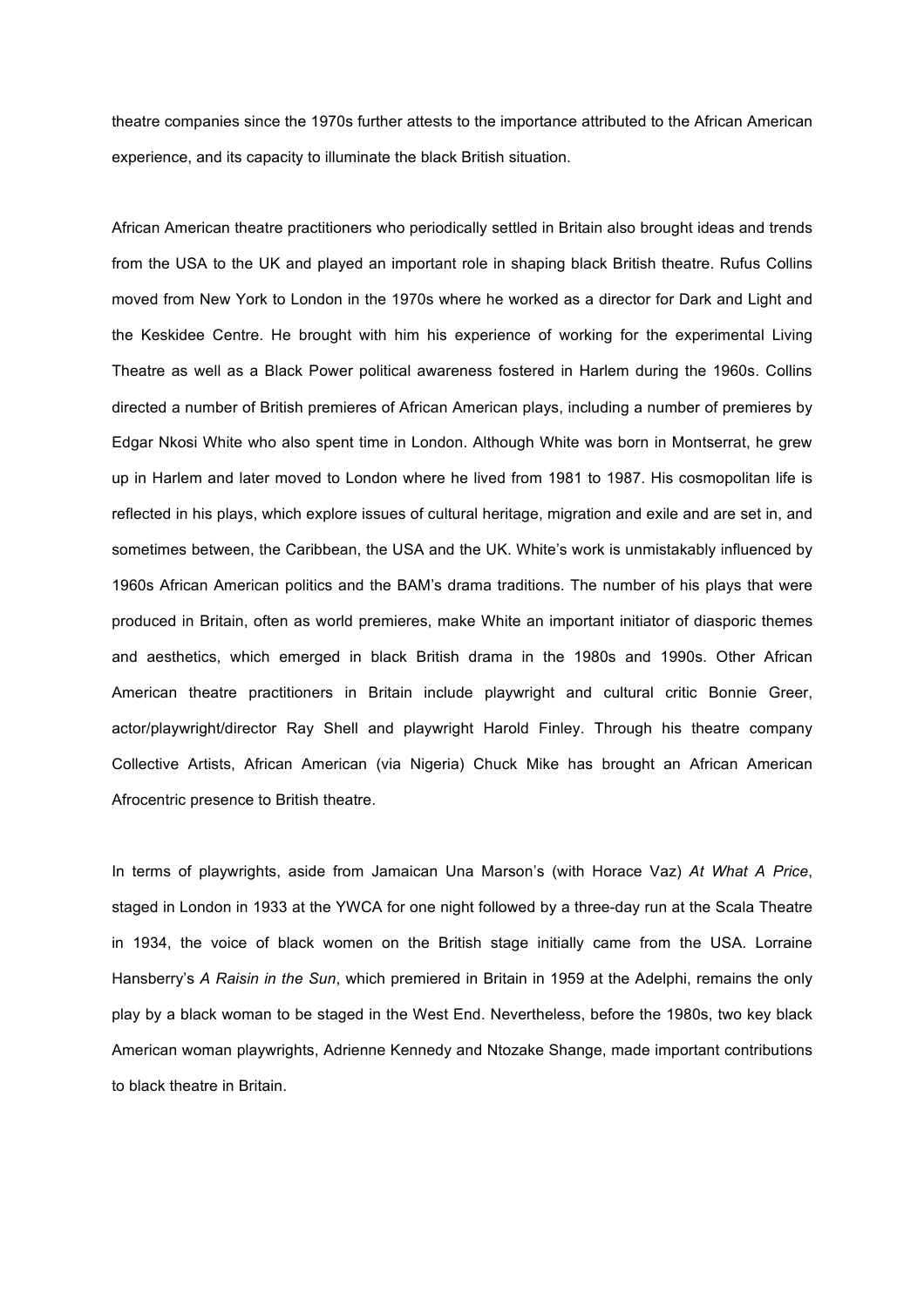Adrienne Kennedy spent time in England between 1966 and 1969, and London features as a location in *Funnyhouse of a Negro* which, along with *A Lesson in Dead Language,* received its British premier at the Royal Court in 1968. In that same year, the Royal Court commissioned *Sun*, a tribute to Malcolm X written in a choreopoem style which would later become the hallmark of poet/playwright Ntozake Shange. In 1968, Kennedy also co-wrote the one act play *The Lennon Play: In His Own Write* with John Lennon and Victor Spinetti, which was performed at the National Theatre (then at the Old Vic) and is the first example of a play by a black woman to be performed at the National. In 1970 her play *A Rat's Mass* was staged at the Royal Court by the New York theatre/company, La Mama. Despite Kennedy's relative visibility, her surreal and heavily symbolic style made little impact on the black British theatre scene of the 1970s, which was dominated by men who tended towards a social realist mode. However, her pioneering style influenced Ntozake Shange who has in turn had an important impact on black British women playwrights. In particular, Shange's play *For Colored Girls Who Have Considered Suicide When the Rainbow Is Enuf*, which premiered in Britain in 1979, challenged form and subject matter and her approach has been frequently emulated. She is cited as a major influence by a number of black British playwrights including Jackie Kay, Valeria Mason-John, Mojisola Adebayo and debbie tucker green.

August Wilson, arguably African America's most successful playwright, has inspired both Roy Williams and Kwame Kwei-Armah. But it is in Kwei-Armah's work that Wilson's influence is most prominent, particularly in his triptych of plays *Elmina's Kitchen* (2003), *Fix Up* (2004) and *Statement of Regret* (2007). Taking the lead from Wilson, Kwei-Armah's plays draw attention to the history of the black British experience and highlight the persistent impact of the past on the present, employing the spirit world as an aesthetic device to reiterate this notion.

It is no surprise that as a result of American global dominance, the culture, icons and myths of black America have provided potent inspiration for black British dramatists. As African American culture gained prominence in the USA, its accoutrements from hairstyles to slang have travelled across the Atlantic. However, the adoption and adaptation of African American culture in the British context draws attention to the experience of marginalization and racism that has often forced blacks in Briton to seek identification and inspiration beyond the nation. The lack of black role models in Britain,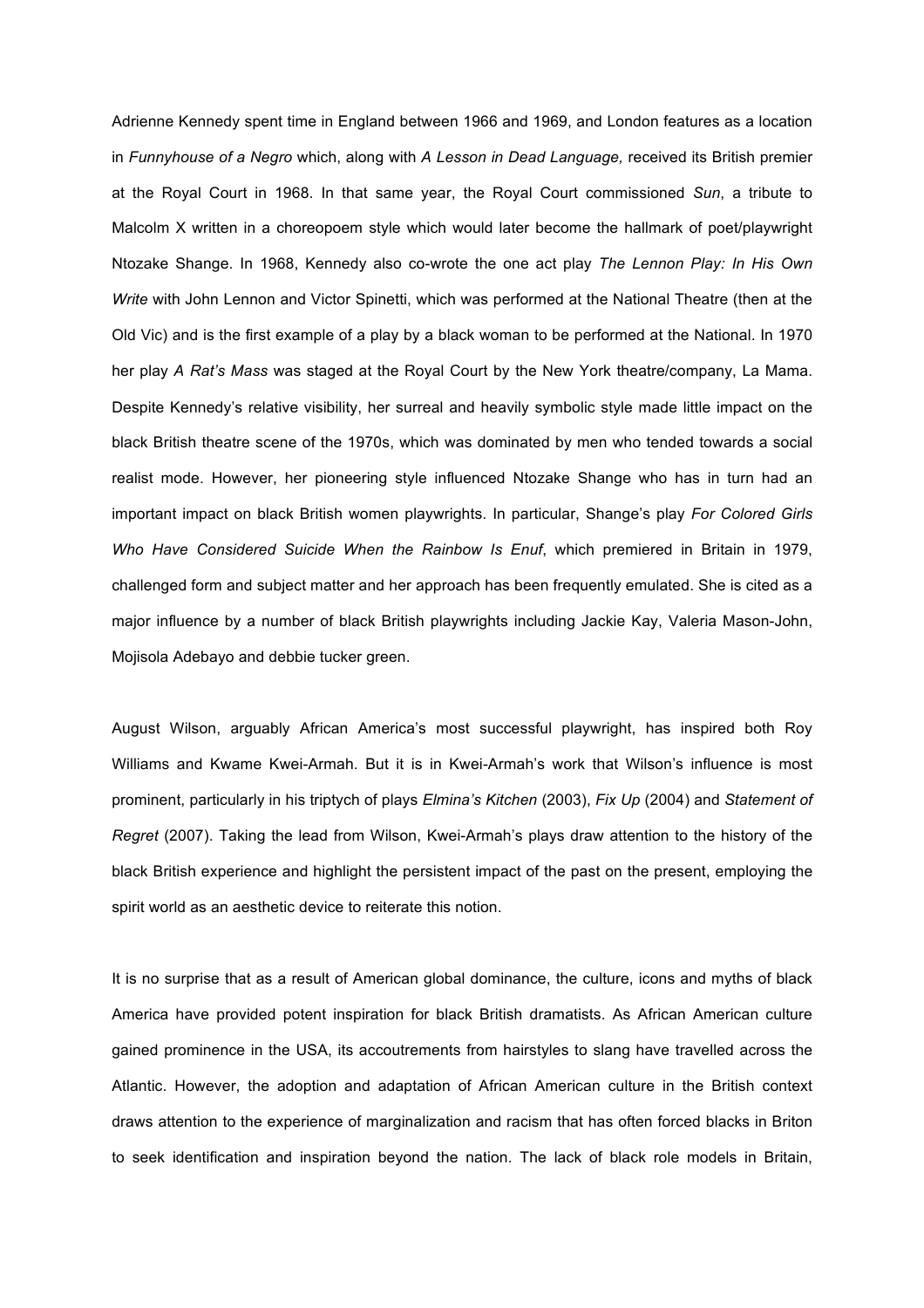especially in the 1970s, is underlined in Mojisola Adebayo's *Muhammad Ali and Me* (2008). The play depicts a mixed-race girl, Mojitola, growing up in London in white care during the 1970s. Mojitola forges an imaginary friendship with Muhammad Ali whose biography as a political activist and pugilist helps her confront oppression and find a positive identity. Boxing as a metaphor for race relations also emerges in Roy Williams' *Sucker Punch* (2010). In the play, set against the race riots and SUS laws of the 1980s, Roy Williams draws on, among other boxing legends, the now mythic 1908 fight between African American Jack Johnson and white Canadian Tommy Burns, which led to Burns' defeat and the search for a white champion to take the American title from Johnson. The fight, first dramatized in Howard Sackler's *The Great White Hope* (1967), has come to symbolize black achievement over white supremacy and provides a fertile launch pad for Williams' exploration of British racism and Black solidarity.

Homage to African American singers and music appears in a number of guises. It features in a play's soundtrack, such as Felix Cross and Paulette Randall's *Up Against the Wall* (1999) for Nitro, a tribute to the blacksploitation film genre and the funk, soul and disco music of the 1970s. African American music references also appear in plays' titles which borrow from songs, such as Caryl Phillips' *Strange Fruit* (1980), named after the song made famous by Billie Holiday; and Kwei-Armah's *Let There Be Love* (2008), after the Nat King Cole version. Femi Elufuwoju Jr. uses Sammy Davis Jr.'s biography in his play *Sammy* (2002) as a means to draw attention to the challenges facing blacks in the performing arts. For debbie tucker green, the influence of African American music occurs at the level of writing: she attributes singer/songwriters Lauryn Hill and Jill Scott as influences on her poetic style.

The biographies of African Americans who played an important role in British history have also been dramatized. Winsome Pinnock's *A Rock in Water* (1989) traces the life of Trinidadian-born, Americanraised Claudia Jones, a Civil Rights activist, journalist and member of the American Communist Party who was eventually deported to Britain in 1955 where she founded and edited *The West Indian Gazette* in 1958 and was involved in establishing the Notting Hill Carnival in 1959. Michael McMillan's *Master Juba* (2006) chronicles the life of William Henry Lane, the only black member of the nineteenth century minstrel troupe The Ethiopian Serenaders. Lane found fame in London when he danced for Queen Victoria in 1848. Mojisola Adebayo's *Moj of the Antarctic* (2006) is inspired by the true story of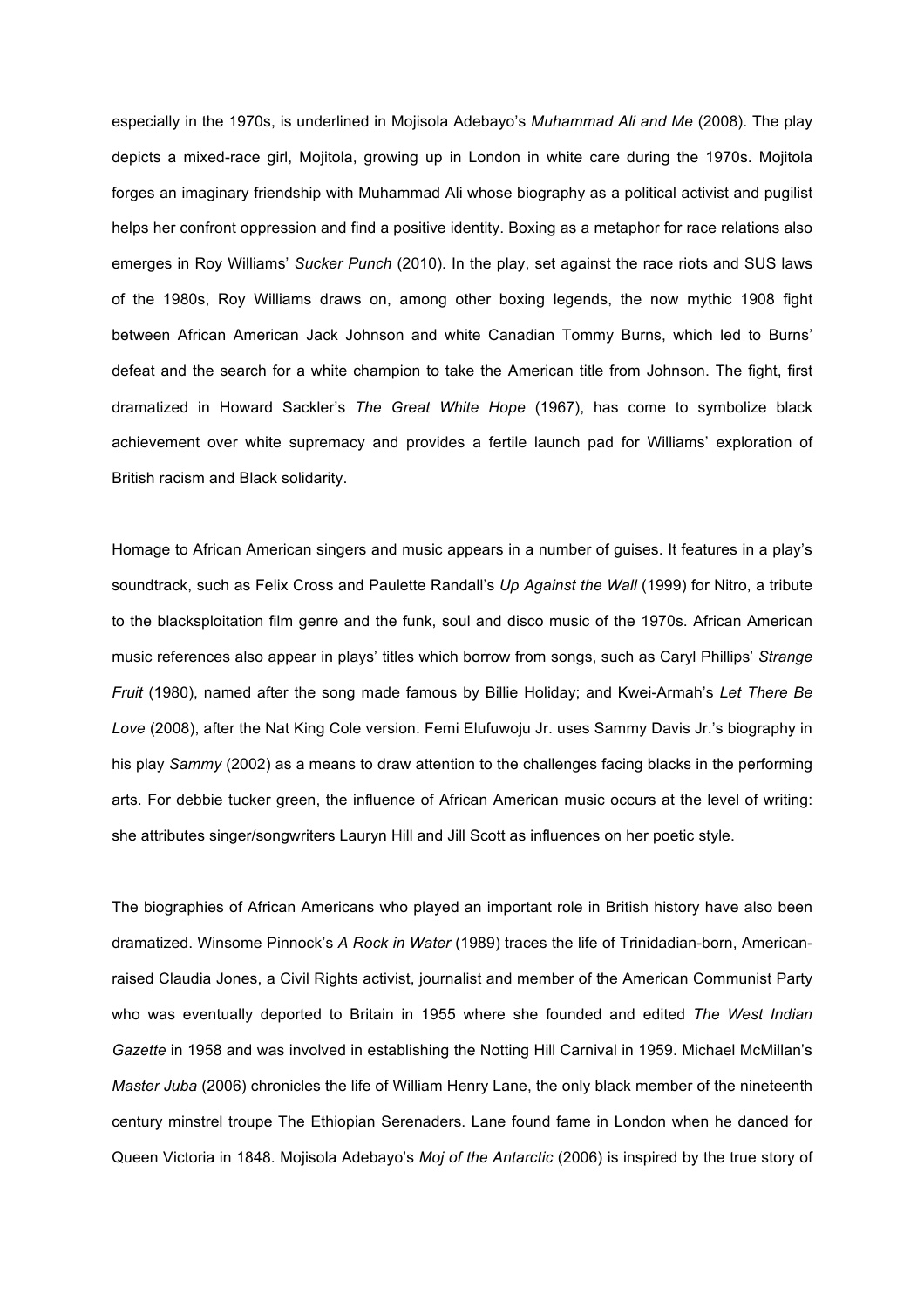American slaves Ellen and William Craft who escaped from the South (and eventually ended up in England) by Ellen dressing up as a white man and pretending her darker husband William was her slave. The centuries-long relationship between Britain and black America is further highlighted in Caryl Phillips' *Rough Crossings* (2007) and Mojisola Adebayo's *Desert Boy* (2010). Both plays dramatize the history of the many escaped slaves in America who fought on the side of the British during the American War of Independence.

In *Rough Crossings*, the conflict between the play's African American protagonists prefigures the political difference between Martin Luther King and Malcolm X (see McLeod, 2009). Indeed, the conflict between integrationist and separatist camps defines a number of character relationships in black British dramas such as Kwei-Armah's *Statement of Regret* (2007). Similarly, the continued importance placed on African American political figures as role models is highlighted by David Levi Addai's play for young people *I have a Dream* (2011), about Martin Luther King Jr. and Kwei-Armah's *Seize the Day* (2009) which, inspired by Obama's election victory, imagines a black mayor of London.

In a number of plays, particularly those more oriented towards performance art, the names of famous black icons from around the world are listed as a means of emphasizing the genealogy of global black achievement and solidarity. However, the names of African Americans are the most prominent, underlining the degree to which African America has captured the black British imagination. Names invoked in plays such as Sol B River's *Moor Masterpieces* (1994), SuAndi's *This is all I've got to Say*  (1993) and Valerie Mason-John's *Brown Girl in the Ring* (1998) include, among others, Martin Luther King, Malcolm X, Muhammad Ali, Ira Aldridge, Paul Robeson, James Baldwin, Booker T Washington and W. E. B. Du Bois.

The adoption of African American culture by black Britons is not without its critics. Some see it as an inappropriate imitation based on cultural imperialism. It has also been noted that the programming of black theatre by mainstream venues in Britain is often dominated by African American plays. However, the acknowledgement of the impact of African America is not a slight to the field. Neither does it assume a cultural hegemony. Rather, the African American influence draws attention to black British transnational identification with other black cultures borne from the postwar experience of